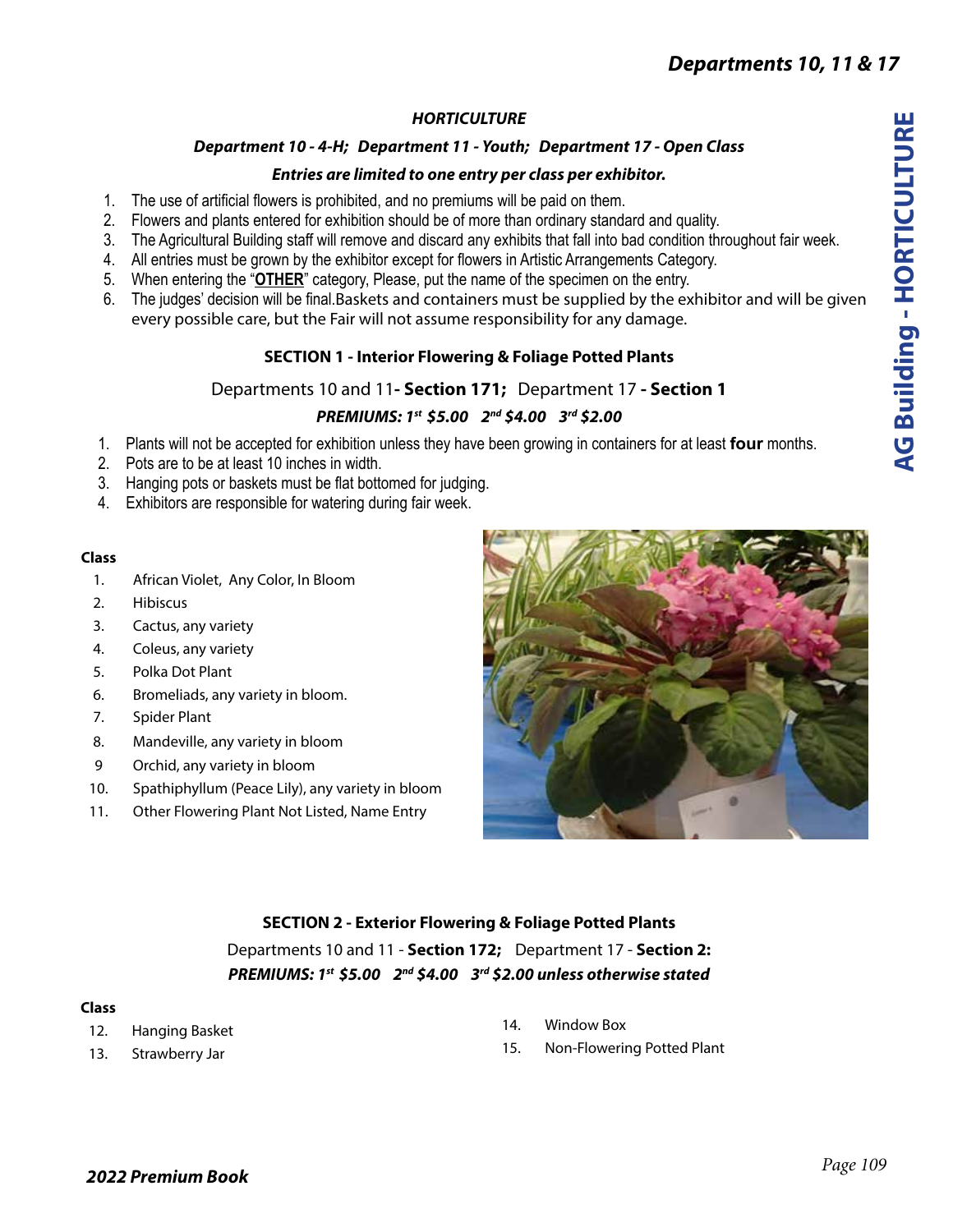### **SECTION 3 - Specimen Flowers Annual**

- 1. Exhibits must be grown by the exhibitor and must conform to the number of blooms, spikes, or stems as specified in each class.
- 2. Exhibitors should note that uniformity of height, color, or size is an important factor in evaluating entries.
- 3. Flowers in each entry must be of one color and variety unless otherwise stated.
- 4. Include leaves with specimen but do not submerg in water.
- 5. Flowers must be presented in bottles or vases of proper proportion to the specimen. Paper, plastic, tin cans and Styrofoam will not be accepted.

Departments 10 and 11- **Section 173;** Department 17 - **Section 3** *PREMIUMS: 1st \$3.00 2nd \$2.00 3rd \$1.00*

#### **Class**

- 19. Ageratum, 4 Stems
- 20. Angelonia, 3 spikes.
- 21. Aster, Single, 4 Blooms
- 22. Bachelor Buttons, 4 Stems
- 23. Bell of Ireland, 4 Stem
- 24. Calendula, 4 Blooms
- 25. Celosia, 1 Stem
- 26. Cleaona, (Spider Flower)
- 27. Cosmos, 4 Blooms
- 28. Dahlia, 3 Blooms, Any Color
- 29. Dahlia, Largest in Diameter, Any Color
- 30. Gallardia, 4 Stems
- 31. Gladiolus, Large Flowering, 1 Spike
- 32. Gladiolus, Miniature Flowering, 1 Spike
- 33. Marigold, Large, 4 Blooms
- 34. Marigold, Small, 4 Blooms
- 35. Nasturtiums, 4 Blooms
- 36. Nicotenia, 3 stems.
- 37. Pansy, Any Variety, 4 Blooms
- 38. Petunia, Any Variety, 4 Blooms
- 39. Rudbeckia, (Glorious Daisy), 3 Stems
- 40. Salvia, 4 Blooms Any Color
- 41. Snapdragons, 3 Spikes
- 42. Strawflower, Any Variety 4 Blooms
- 43. Sunflower, 8" or Smaller Including Petals, 3 Stems
- 44. Largest Sunflower in Diameter, Excluding Petals
- 45 Vinca, 4 blooms.
- 46 Zinnia, Any Variety 3 Blooms
- 47 Zinnia, Largest in Diameter
- 48 Other Annual Not Listed, Name Entry, 4 Blooms

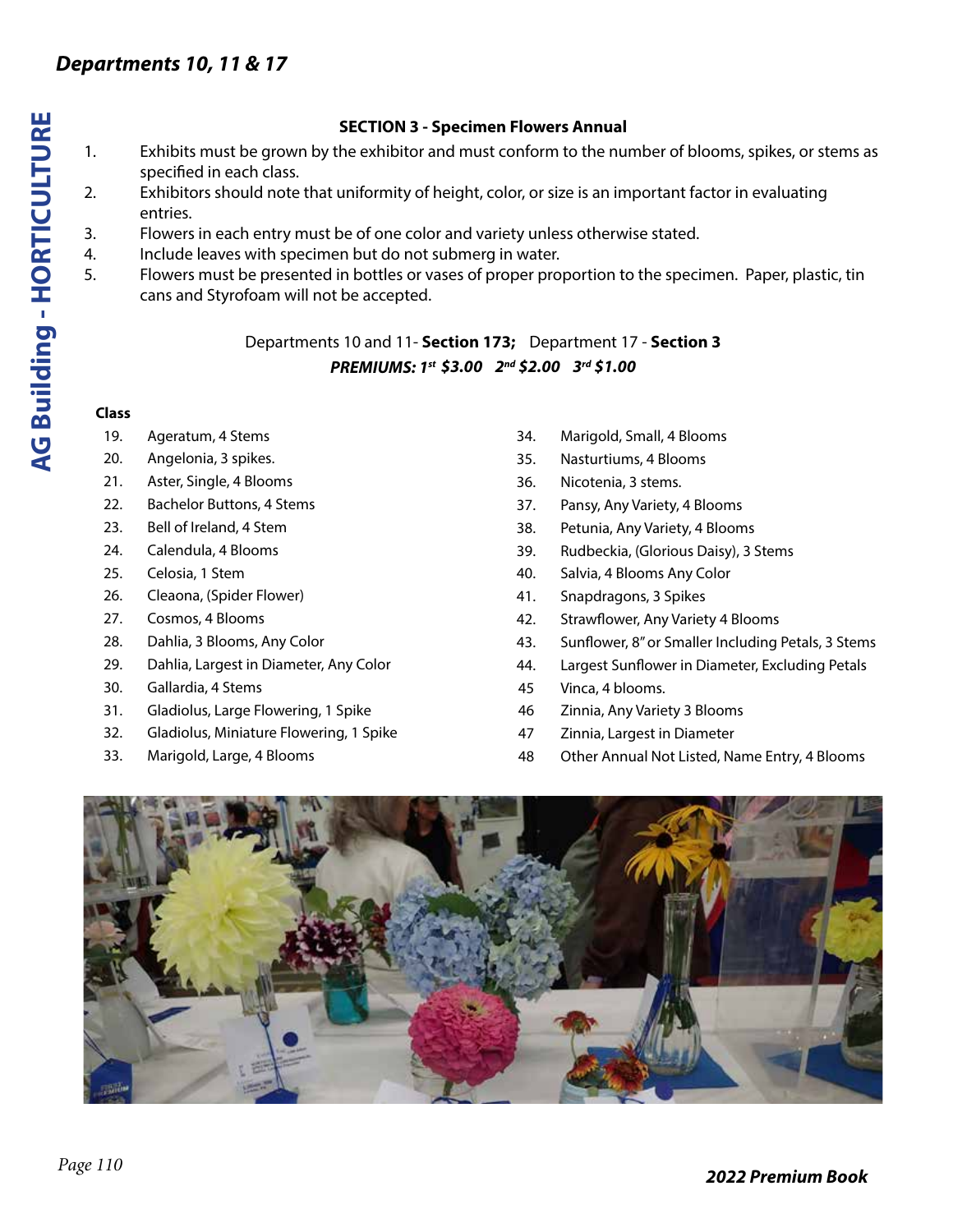### **SECTION 4 - Specimen Flowers Perennial**

- 1. Exhibits must be grown by the exhibitor and must conform to the number of blooms, spikes, or stems as specified in each class.
- 2. Exhibitors should note that uniformity of height, color, or size is an important factor in evaluating entries.
- 3. Flowers in each entry must be of one color and variety unless otherwise stated. Include leaves with specimen when possible.
- 4. Leaves should not be submerged in water.
- 5. Flowers must be presented in bottles or vases of proper proportion to the specimen. Paper, plastic, tin cans and Styrofoam will not be accepted.

### Departments 10 and 11 - **Section 174 ;** Department 17 - **Section 4:** *PREMIUMS: 1st \$3.00 2nd \$2.00 3rd \$1.00*

#### **Class**

- 49. Black Eye Susan, 4 Blooms
- 50. Butter Fly Bush, 4 Stems
- 51. Chrysanthemum, Any Variety, 4 Blooms
- 52 Chinese Lantern, 4 Stems
- 53. Clematis, 4 Blooms
- 54. Coreopsis, 4 Blooms
- 55. Delphinium, 1 Spike
- 56. Echinacea, Cone Flower, 4 Blooms
- 57. Hibiscus, 3 stems, any variety.
- 58. Hollyhock, 1 Stem in Bloom
- 59. Hydrangea, 3 Blooms
- 60. Hydrangea, Largest Single Bloom
- 61. Lily, 3 Stems
- 62. Sedum, 3 Stem
- 63. Shasta Daisy, 4 Blooms
- 64. Yarrow, 4 Blooms
- 65. Other Perennial Than Listed, Name Entry **ROSES**
- 66 \*Rose, Floribunda, 1 Spray, Any Color
- 67. \*Rose, Grandiflora, 1 Stem, 3-5 Flowers, Any Color
- 68. \*Rose, Hybrid Tea, 1 Stem, 1 Bloom
- 69. \*Rose, Old Garden, 3 Blooms Any Color

#### **HUGH & IDA WEYRICK BEST OF SHOW ROSE AWARD SPONSORED BY THEIR DAUGHTER ELEANORE KENNELL**



70.